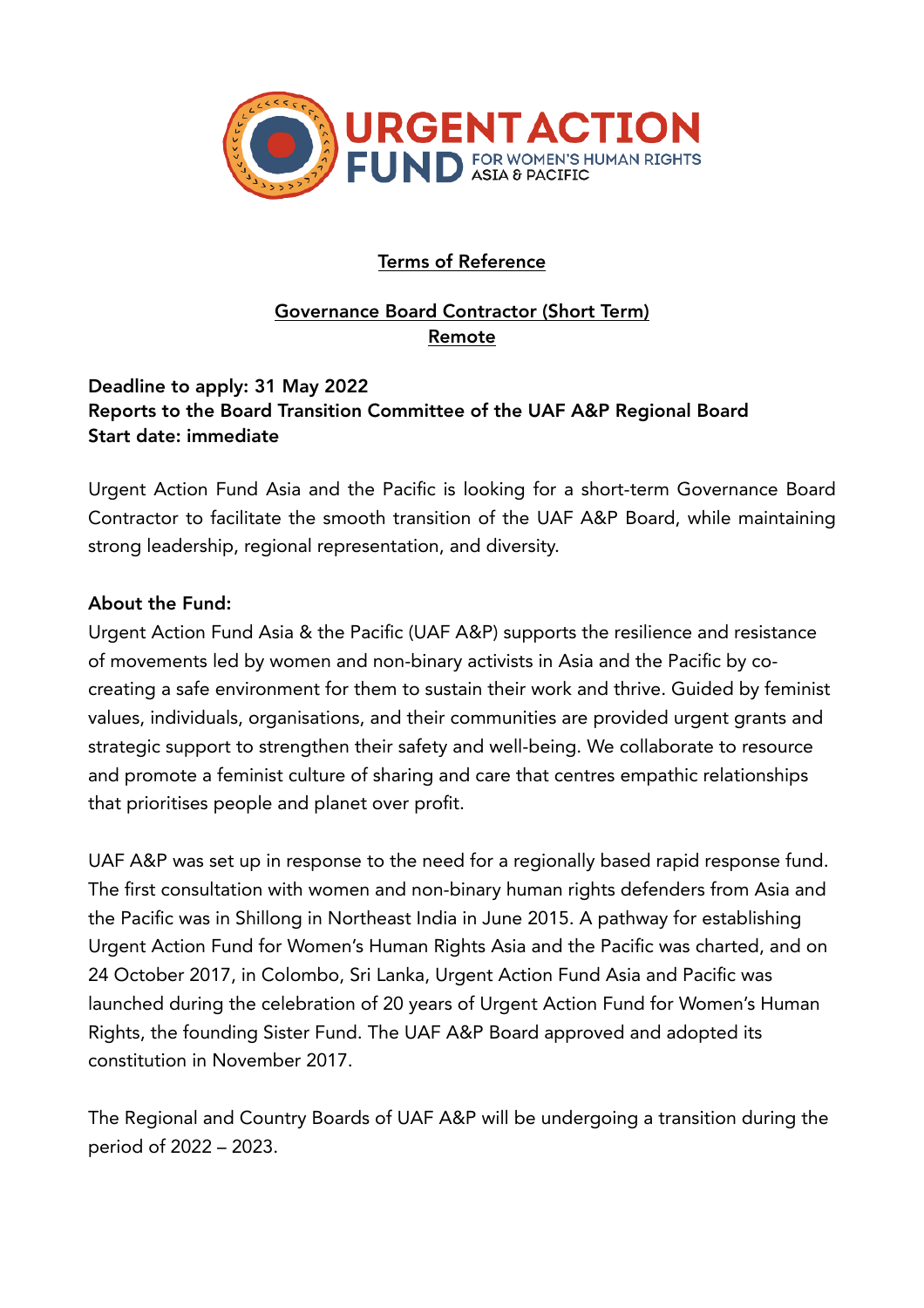

The Governance Board Contractor will work with the Board Transition Committee to facilitate the smooth transition of UAF A&P Boards, and research and recommend approaches to support an engaged and dynamic Governance Board. This work will be conducted over 3 months and is to be completed by July 31 2022

## **OUTPUTS**

## A. Support the Board Transition Committee to facilitate Board Transition

- 1. Facilitate a participatory process that supports the Board transition
- 2. Consolidate skills, identities and roles of sitting Board members
- 3. Develop a process for the Board Transition Committee to identify new members
- 4. Recommend to the Board Transition Committee a process for exiting founding members

Towards this, we seek the contractor to:

- Assess and anticipate skills and talents needed for Board positions, and develop a tool for seeking nominees for Board positions
- Recommend a suitable timeline for Board transition
- Recommend how to celebrate the legacy of 'retiring' board members
- Draft a nomination process and communication strategy to identify suitable candidates for positions on the UAF A&P Board
- Advise the Board Transition Committee on the future composition and structure of the Board

#### B. Supporting Governance Review

- 1. Develop a Code of Conduct, Performance Review and Complaints Mechanism for the Board
- 2. Review Regional Board governance documents and recommend changes to the Board Transition Committee

Towards this, we seek the contractor to:

● Review Board governance on the parameters of inclusiveness, adherence to common values, internal practices, and overall Board effectiveness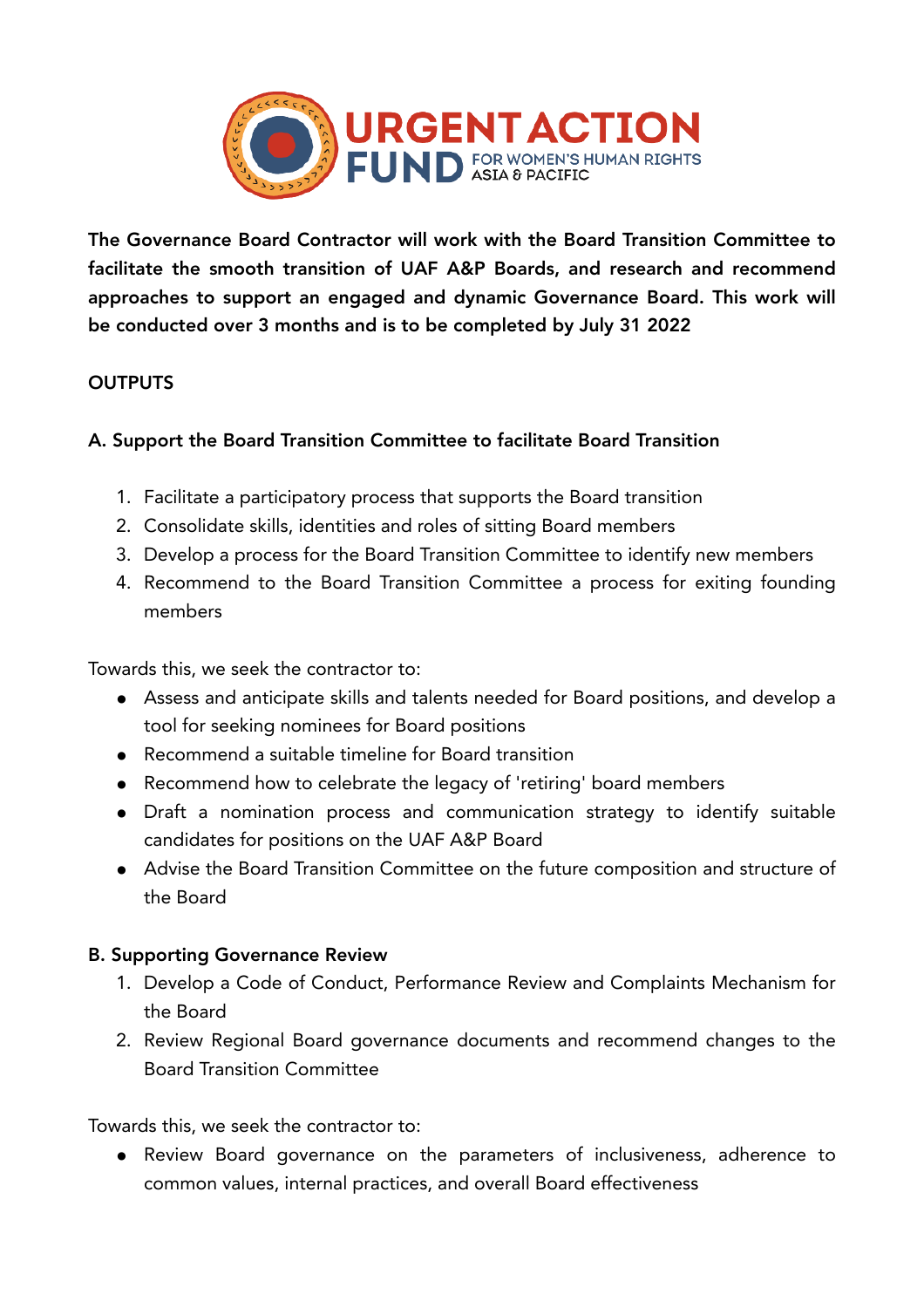

- Develop a conflict resolution tool for the Board
- Develop an engagement strategy to support all Board members to contribute to the successful working of the Board
- Review and clarify Board member responsibilities and portfolios
- Develop the Code of Ethics, Code of Conduct and Conflict of Interest guidance
- Develop a Board Orientation manual

### Skills & Competencies

- Experience in working with multi-regional social justice movements, and leadership teams of women, non-binary and queer-led, feminist organisations
- Over 10 years of experience in developing and executing feminist leadership and governance strategies
- Strong written and spoken communication skills
- Ability to work across multiple time zones and cultural contexts

## Reporting & Work Environment

The contractor will report to the Board Transition Committee of the UAF A&P Regional Board and should be able to work remotely and virtually with Board members, Co Leads and staff.

#### Suggested Timeline

| By Jun 4  | • Review documents and collect necessary information to complete<br>the work.<br>• Approve workplan with the Board Transition Committee.                               |
|-----------|------------------------------------------------------------------------------------------------------------------------------------------------------------------------|
| by Jun 20 | • Launch nomination and recruitment process<br>• Develop and approve exit and orientation processes<br>• Approve nomination short list with Board Transition Committee |
| by Jul 13 | • Facilitate Special Board Meeting to approve nominations<br>• Begin implementing orientation and exit processes                                                       |
| By Aug 10 | • Complete all outstanding tasks                                                                                                                                       |